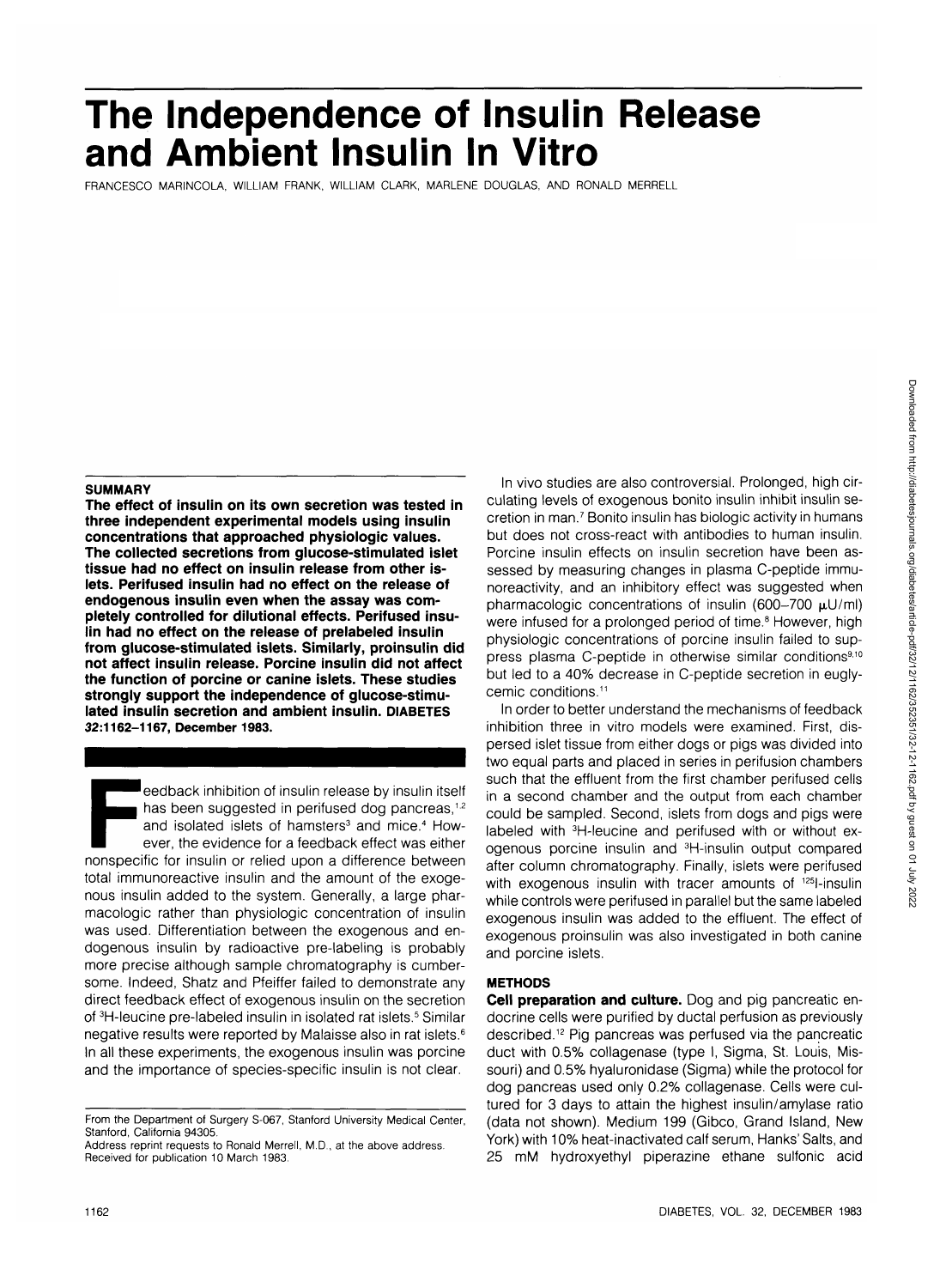

**FIGURE 1. Insulin secretion data from the double chamber experiment. Double antibody RIA was employed. (•) = insulin from the first cham**ber, A; ( $\triangle$ ) = insulin collected below the second chamber, B; ( $\triangle$ ) =  $\frac{1}{2}$ **insulin collected below second chamber, B/2. Since A = B/2 no effect of the effluent of the first chamber on the insulin secretion by the second chamber can be assumed. Data are given as means ± SEM (N = 15).**

(HEPES) was employed, and the cells were maintained at 25°C in spinner flasks (Bellco). Before each experiment the cells were washed three times in Hanks' Salts, counted, and checked for viability by trypan blue exclusion.

**Perifusion.** Cell isolation and culture yielded tissue functionally comparable to rat islets prepared by standard collagenase disruption. On the third day of culture, islet cell function was assessed according to the perifusion method

of Lacy.<sup>13</sup> Approximately 1  $\times$  10<sup>6</sup> cells were injected directly into a 2-ml, 25-mm diameter, Gelman filter holder containing a 1.2-µmillipore filter (Gelman) and a prefilter (Gelman Metrigard Superfine). Flow was maintained with a peristaltic pump (Buchler) at 1 ml/min. Perifusion was performed for 30 min at 37°C with 25 mM HEPES-buffered Hanks', pH 7.4, containing 2.75 mM glucose and 1% bovine serum albumin (RIA grade, Sigma). At the end of this period, a sample was taken for time zero. The cells were then challenged with medium 199, 25 mM HEPES, and 1% albumin containing 22.2 mM glucose for 60 min and 1-min samples were collected at 3, 5, 15, 30, and 60 min. There was no serum in the perifusion medium. These control perifusions in 21 preparations demonstrated a biphasic insulin response with little variation in quantitative function.

**Double chamber experiment.** Fifteen experiments were performed with canine tissue. At the third day of culture, identical cell masses  $(1 \times 10^6 \text{ cells})$  were put into two perifusion chambers connected in series and perifused at a flow rate of 1 ml/min. Perifusate from the first chamber bathed the cells in the second chamber. Special attention kept the flow constant at all sampling ports because of the profound change in resistance when sampling below the first chamber with the second chamber disconnected. This difference in resistance can significantly affect flow resulting in a washout of insulin from the first chamber. Actually, flow rate has a profound effect on insulin output in perifusion, with higher flow rates giving greater insulin output by the same number of cells with the same stimulus. After 30 min of equilibration (2.75 mM glucose), a 60-min stimulus was given (22 mM glucose). The effluent from each chamber was collected at comparable time intervals (0, 5, 15, 30, and 60 min) and the secretion of insulin compared. In the absence of inhibition, i.e., no effect of the first chamber effluent on cells in the second chamber, the insulin concentration in the effluent collected below the second chamber should be twice that collected below the first. At the end of the experiment and after a 30-min perifusion with 2.75 mM glucose, the second

TARLE<sub>1</sub>

Means and SEM of 10 paired experiments (six dogs, three pigs) addressing the effect of exogenous insulin marked with <sup>125</sup>l-insulin on endogenous insulin secretion in perifusion\*

|                | 1/1000           | 1/5000           | 1/10,000                  | 1/20.000               | 1/30.000           |
|----------------|------------------|------------------|---------------------------|------------------------|--------------------|
| Dogs $(N = 7)$ |                  |                  |                           |                        |                    |
| Br             | $84.60 \pm 2.05$ | $67.37 \pm 3.48$ | $36.54 \pm 2.59$          | $25.93 \pm 3.00$       | $17.40 \pm 2.24$   |
| Bi             | $58.87 \pm 0.71$ | $43.69 \pm 6.31$ | $23.06 \pm 0.71$          | $14.87 \pm 1.84$       | $11.14 \pm 1.70$   |
| Bc             | $56.42 \pm 2.05$ | $47.37 \pm 6.35$ | $23.94 \pm 1.50 \pm 1.50$ | $14.70 \pm 1.33$ $\pm$ | $11.80 \pm 1.60$   |
|                |                  |                  | $6.54 \pm 1.07$           |                        |                    |
| Pigs $(N = 3)$ |                  |                  |                           |                        |                    |
| <b>Br</b>      | $75.67 \pm 3.18$ | $57.33 \pm 0.67$ | $39.33 \pm 0.67$          | $29.67 \pm 0.88$       | $21.33 \pm 0.33$   |
| Bi             | $54.00 \pm 4.51$ | $31.67 \pm 6.67$ | $21.67 \pm 1.67$          | $15.33 \pm 0.88$ ‡     | $13.33 \pm 0.67$ ‡ |
| Bc             | $54.00 \pm 7.50$ | $29.00 \pm 5.03$ | $22.33 \pm 0.33$          | $14.00 \pm 1.00$       | $12.67 \pm 1.86$   |
| Bx             | $4.47 \pm 0.34$  |                  |                           |                        |                    |

\*The data are expressed as percentages of radioactivity precipitated at various dilutions of the first antibody (anti-insulin). The same amount of exogenous radioactive insulin is involved in all data. Bx is the blank or nonspecific binding where no anti-insulin antibody has been added. Br is the reference binding where the radiolabeled insulin is precipitated with first antibody. In Bi the same amount of radioactive insulin is passed over islet tissue in perifusion to ascertain any inhibitory effect. In Be a similar mass of islet tissue is perifused and the radioactive insulin is added after the perifusion to the collected sample.

 $t,t = P 0.01$ , 0.005, respectively, comparing Bi and Bc with Br. Clearly, cold insulin is introduced by the perifused cells as indicated by the drop in precipitated <sup>125</sup>l-insulin. However, there is no statistical difference between the cold insulin contributed by the islet tissue when perifused with potentially inhibitory insulin at 165  $\mu$ U/ml (Bi) and when the same amount of insulin is added to the sample after the perifusion (Bc).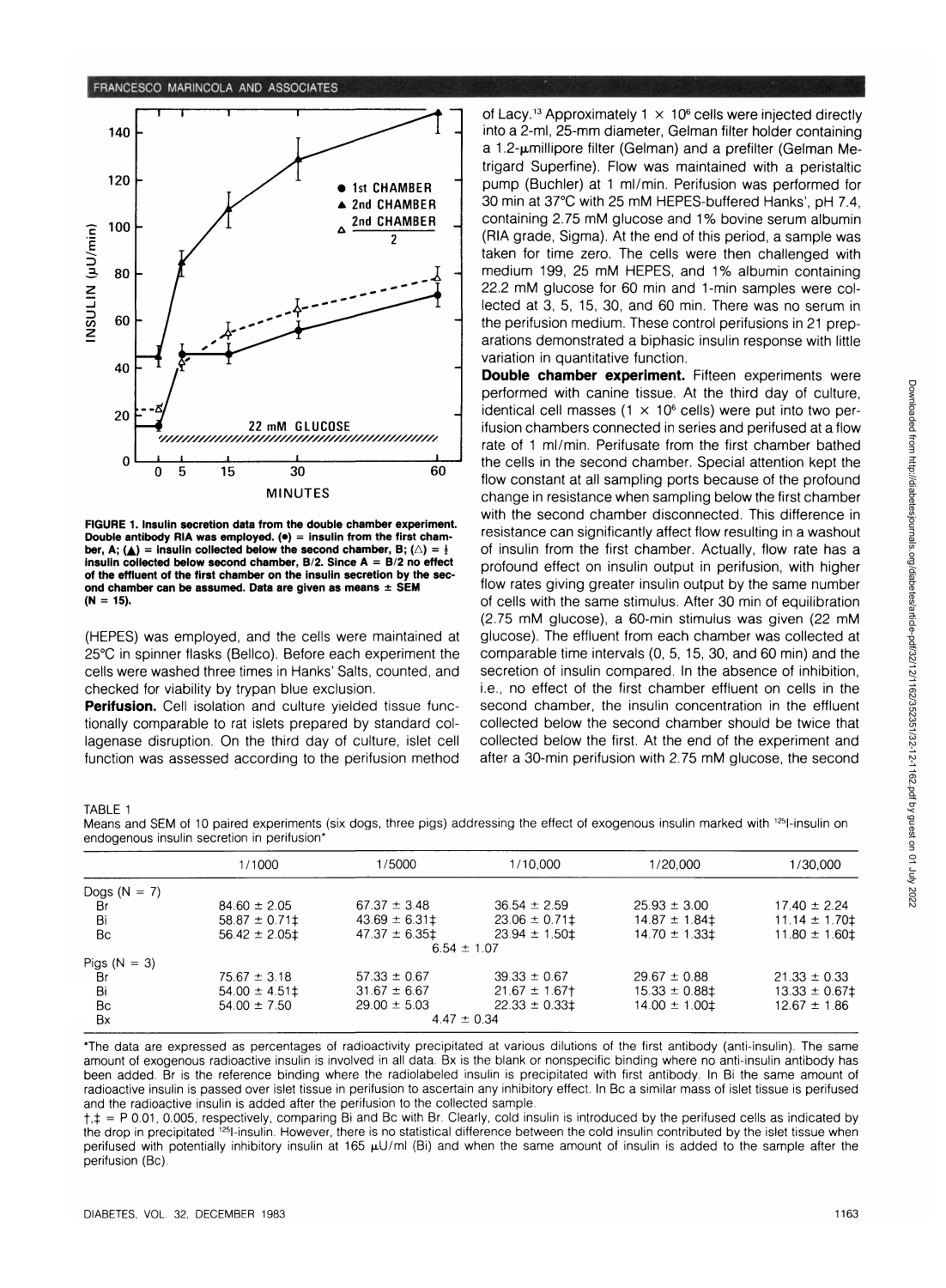

**FIGURE 2. Means and SEM of seven paired experiments using 1 x 10<sup>6</sup> dog islet cells in perifusion with or without exogenous 12Sl-insulin (165 jiU/ml). Exogenous insulin was added to the perifusing medium above the "inhibited" chamber and to the effluent of the "control" chamber in the same amount with respect to radioactivity and insulin activity. B = counts bound to the anti-insulin antibody and precipitated in the RIA, Bk = nonspecific precipitation in the absence of anti-insulin antibody, and TC = the total number of counts added to the system.** ( $\bullet$ ) = reference precipitation of the stock exogenous <sup>125</sup>l-insulin at var**ious dilutions of the guinea pig anti-insulin antibody (GPAIA); (A) = "inhibited" chamber demonstrating reduced radioactive precipitation correlating with release of endogenous insulin; (a) = control chamber with labeled insulin added to the effluent after perifusion. Exogenous insulin did not affect the release of endogenous in response to glucose in perifusion.**

chamber was stimulated with 22 mM glucose. Samples were taken again at time 0, 1,3, 5, 10, 15, 30, and 60 min. This control assessed the function of these cells in the second chamber without any suppressive effect of the first chamber. Insulin recovery from the perifusion apparatus in the presence of cells was evaluated by perifusing the chamber with medium containing 125l-insulin. No significant difference in counts was found between the perfusion medium and perifusate; therefore, recovery of iodinated hormone was not affected greatly by the cells.

**Insulin assay.** Insulin concentrations were determined using the double-antibody radioimmunoassay described by Morgan and Lazarow.14 Crystalline porcine insulin (lot 615-07J-256, Eli Lilly and Company, Indianapolis, Indiana) was prepared in standard concentrations. Guinea pig anti-insulin antibody (lot no. GP21, Miles Laboratories, Elkhart, Indiana) was used at 1:10,000 dilution, and precipitation was carried out with goat anti-guinea pig antibody (Linco lot 2011). <sup>125</sup>linsulin (89  $\mu$ Ci/mg) was purchased from New England Nuclear (Boston, Massachusetts). One milliliter of 22.5% polyethylene glycol was added to each tube before precipitation to facilitate dilution and stabilize the pellet. This led to much less variability in the assay. The insulin buffer contained 1% bovine serum albumin (RIA grade, Sigma), 0.025 M EDTA, 0.025% thimerosal (Sigma), pH 7.6, in 0.05 M phosphate buffer, normal saline. All perifusion samples were run in triplicate and standards were prepared with perifusion medium in the unknowns to avoid error due to differences in nonspecific binding.

**Exogenous insulin with 125l-insulin marker.** After 3 days of culture  $1 \times 10^6$  cells were placed in each of two chambers and perifused in parallel with medium 199 containing 22 mM glucose, 1% bovine serum albumin (RIA grade), and 25 mM HEPES. After 30 min the second phase of insulin release was well established. In this experiment, the effect of exogenous insulin on the second phase of insulin release was tested. Flow was 20 ml/h in both chambers. <sup>125</sup>l-insulin (New England Nuclear, 89  $\mu$ Ci/ $\mu$ g) in isotonic buffer was added to the medium at a final concentration corresponding to 165  $\mu$ U/ml and passed through the test chamber for 15 min. Medium diluted with the same volume of insulin buffer but without <sup>125</sup>l-insulin perifused the control. A 5-ml sample (15 min) was collected from both chambers. The sample from the insulin perifused chamber was counted in a Beckman gamma counter (Beckman Instruments, Fullerton, California), and diluted 125l-insulin solution was added to the effluent from the control chamber to equalize the radioactivity and exogenous insulin in both samples. The very large amount of radioactivity used in the experiment permitted assay without dilution. Control and treated effluent volumes were kept equal by addition of insulin buffer. Aliquots of 0.3 ml from each sample were incubated for 24 h with 0.1 ml of various dilutions of guinea pig anti-porcine insulin antibody (Miles 1:1000, 1:5000, 1:10,000, 1:20,000, and 1:30,000). Perifusion medium diluted with appropriate volumes of insulin buffer and 125l-insulin served as the reference. After 24-h incubation, 0.1 ml goat anti-guinea pig antibody (Linco) was added with a 1:70 dilution of normal guinea pig serum. After 3-h incubation, 1 ml of 22.5% polyethylene glycol was added to each tube, the samples were centrifuged, the supernatant aspirated, and the pellet counted. The percentages of 125Iinsulin counts precipitated in the pellets were compared. The 1251-insulin counts precipitated in the reference tubes were considered maximal binding for each dilution of anti-insulin antibody. Release of insulin by the islets should result in fewer counts in the antibody pellet. To assess the equality of content of cells in the chambers, an effluent sample from each chamber was taken before adding exogenous insulin, and the insulin output was compared. The responsiveness and the insulin output was compared. The responsiveness of the cells in the chambers to glucose was demonstrated at the end of the experiment by performing a standard per-<br>ifusion.



**FIGURE 3. Means and SEM of three paired experiments with 1 x 106 pig cells examining the effect of exogenous insulin under the same experimental conditions as in Figure 5.**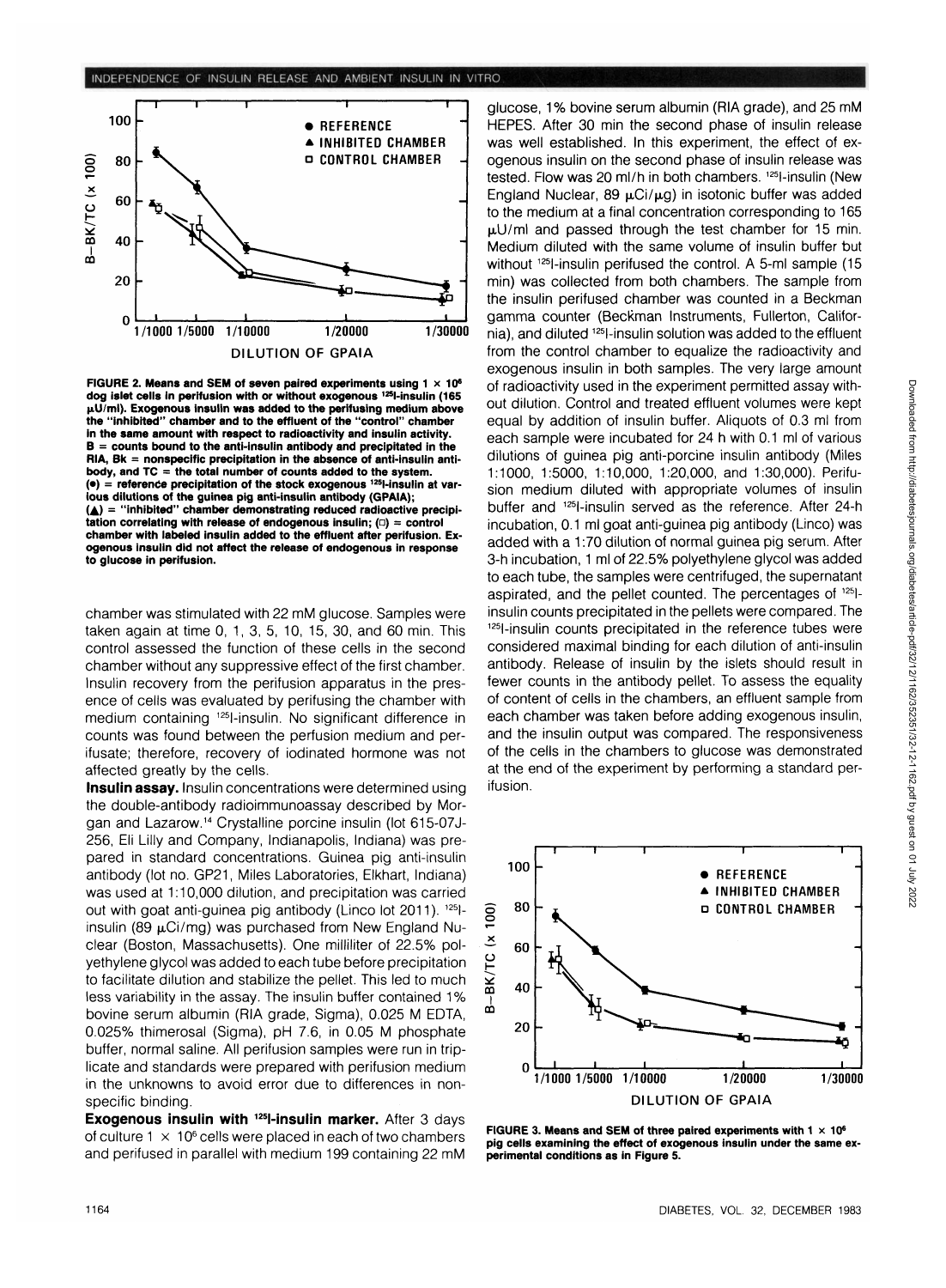

FIGURE 4. Means and SEM from seven perifusions with 1  $\times$  10<sup>6</sup> por**cine cells measuring insulin output in response to 22 mM glucose. (A) = insulin output from cells perifused with 9000 pg/ml porcine in**sulin, equimolar to 150  $\mu$ U/ml insulin; ( $\circ$ ) = secretion in paired control **chambers perifused without proinsulin.**

**Proinsulin study.** In order to assess the potential suppressive activity of proinsulin, seven perifusions were performed with canine islet tissue adding a concentration of porcine purified proinsulin (Lilly) equimolar to 150  $\mu$ U/ml of insulin (9000 pg proinsulin). Equimolar proinsulin and insulin standards were prepared and assayed simultaneously in each experiment to calculate the cross-reactivity of proinsulin and insulin. The insulin-like activity of proinsulin in our radioimmunoassay is about 20% that of insulin for each concentration studied ( $r = 0.999$ , intercept = 0, slope = 0.174; 17% of the theoretical slope of 1 for insulin).

Two chambers were perifused in parallel using  $1 \times 10^6$ cells in each. The protocol was the same as for the exogenous insulin inhibition experiment. Therefore, the effect of proinsulin on the second phase of insulin secretion was evaluated. One chamber was perifused with the usual perifusing medium containing 9000 pg/ml proinsulin while the other chamber served as a control. One-minute samples taken from each chamber at 0, 1, 3, 5, 10, 15, 30, 45, and 60 min were assayed. Aliquots of the perifusing medium with proinsulin were run in the same radioimmunoassay and the resulting value was subtracted from the insulin concentration measured in samples from the chamber perifused with proinsulin. Thus, the actual insulin output could be compared for control and proinsulin-treated chambers.

Effect of exogenous insulin on the secretion of <sup>3</sup>H-insulin. After 2 days of culture 1  $\times$  10<sup>8</sup> cells were washed. Labeling with 3H-leucine followed the procedure of Shatz et al.15 The cells were incubated overnight at 37°C in 20 ml of leucine-free MEM (Gibco), 10% calf serum, 0.5 mCi of Ileucine 4,5-3 H (56.5 mCi/mmol, NEN Laboratories), and 22 mM glucose. After incubation, the cells were washed and perifused. The flow was approximately 33 ml/h (100 ml/3 h), and perifusion was performed at 37°C with HEPES-buffered medium 199 containing 22 mM glucose, 1 mg/ml bovine serum albumin with and without 150  $\mu$ U/ml of porcine insulin (Lilly). Perifusion fluid was collected for 3 h (100 ml) and precipitated in 100 ml of cold 20% trichloroacetic acid. The precipitate was washed three times with 5% trichloroacetic acid, extracted in 10 ml of 1 M acetic acid, and chromatographed on Sephadex G-50 (fine) equilibrated with 1 M acetic acid. The column was standardized for the chromatographic position of insulin using 125l-insulin. Fractions were counted in liquid scintillation for <sup>3</sup>H and in a gamma counter for 125I. This experiment tested the effect of exogenous insulin on the sum of both phases of glucose-stimulated insulin secretion. The filters containing the cells were extracted in 2 ml of 1 M acetic acid containing 0.1 ml 2% saponin for 24 h and 0.5 ml of the solution to determine comparable 3H labeling of the islet tissue aliquots.

**Statistical analysis.** Paired and nonpaired t tests were used. Experiments were designed to avoid type II error (acceptance of the null hypothesis when it is actually false). The power of the test was calculated accepting a probability of type II error (beta) of less than 0.10 as the confidence limit for the acceptance of the null hypothesis. This confidence limit assumes an actual difference not higher than 25% between controls and cells exposed to exogenous insulin. Pearson correlation and linear regression analysis were used to predict the insulin-like activity of proinsulin in our RIA system at various concentrations of the hormones. All data are given as mean  $\pm$  SEM.

## **RESULTS**

**Double chamber experiment.** Figure 1 shows the means and SEM of 15 experiments. The concentration of insulin coming from the first chamber (A), the second chamber (B), and the concentration of insulin coming from the second chamber divided by 2 (B/2) are plotted. All the numbers are significantly different at the 0.005 level when A is compared with B. However, this calculation only says there is not complete inhibition of insulin output by the second chamber due to suppression by the first chamber. One can also evaluate the hypothesis  $A = B/2$ . In this case, no effect of the first chamber on the second chamber is assumed. However, if A is greater than B/2, inhibition of the second chamber is implied; if A is less than B/2, stimulation is implied. In fact, no significant difference could be found between A and B/ 2. Thus, no difference in the insulin release by the two chambers can be demonstrated. Although A and B/2 are not significantly different, this does not necessarily prove that they are the same. In order to avoid type II error (false negative) the power of the test must be calculated. The probability of this kind of error depends upon four factors: (1) the level of significance chosen to reject the hypothesis:  $A = B/$ 2, (2) the actual difference existing between A and B/2 (delta), (3) variability of the statistic, and (4) sample size. Assuming that a difference of 10%, 25%, or 50% actually exists between the secretions of the two chambers the power of the test in these experiments is 28.8%, 99.1%, and 99.9%, respectively. Therefore, the likelihood of type II error for the statement,  $A = B/2$ , is 71.23% if the actual difference was 10%, 0.87% if it was 25%, and less than 0.00001 if it was 50%. From this analysis we can say with confidence that ambient islet secretions do not impart any major inhibitory effect on insulin release in response to glucose.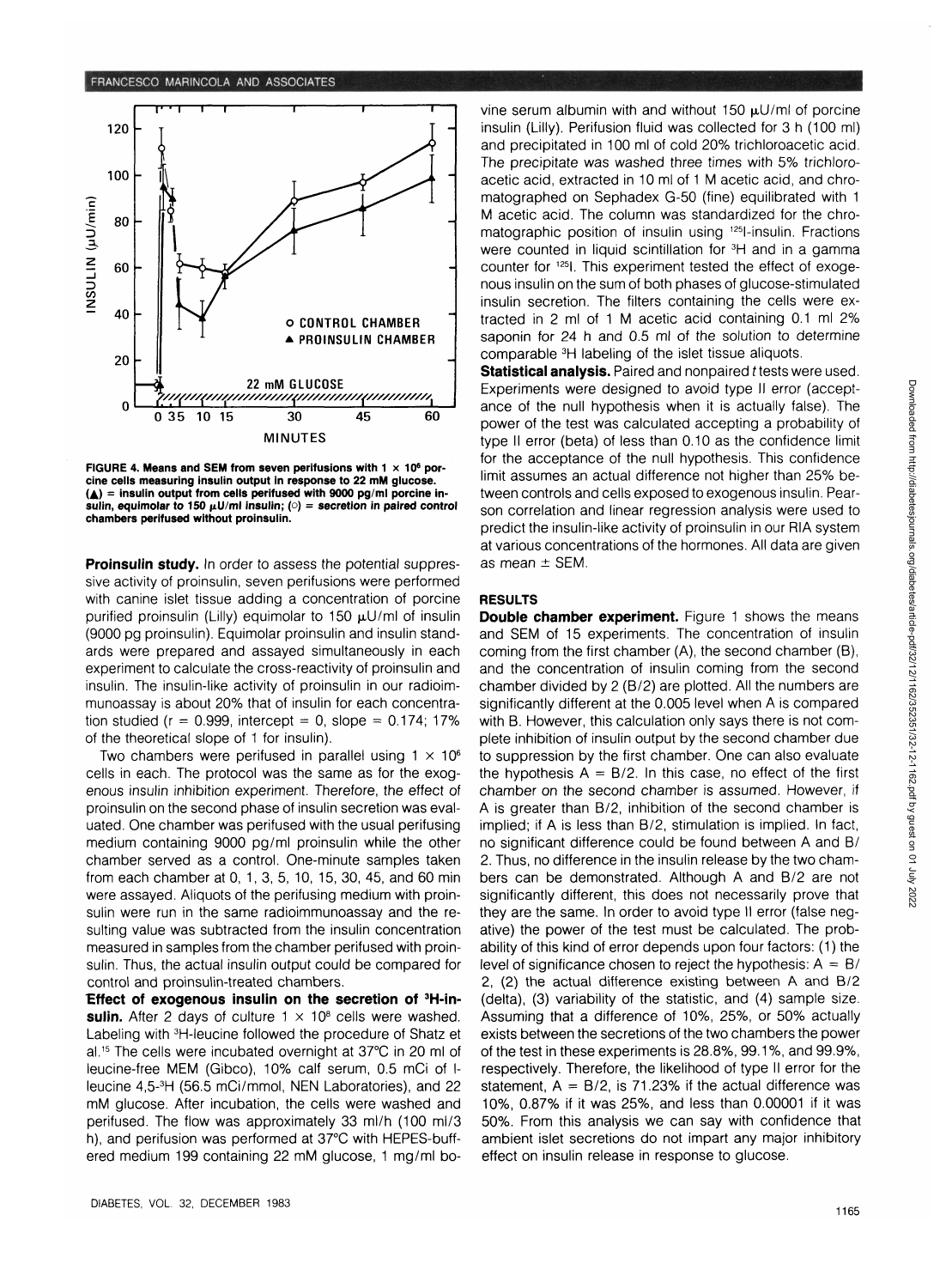

FIGURE 5. Porcine islet cells were labeled with H<sup>3</sup>-leucine overnight, washed, and perifused with 22 mM glucose. The effluent was collected<br>for 180 min and precipitated with 10% cold trichloroacetic acid. The precipitate was washed and extracted with 1.0 M acetic acid. This was<br>run over a G-50 column and the chromatographed fractions were counted for in liquid scintillation for <sup>3</sup>H-leucine and in gamma counter  $\frac{3}{100}$  and  $\frac{1251}{100}$  finsulin marker. ( $\bullet$ ) = perifusion with standard medium bius 150  $\mu$ U/m porcine insulin; (c) = perifusion with standard me-<br>dium without exogenous insulin. No evidence for feedback inhibition<br>can be seen. Means of four experiments.

The data in Figure 1 do not reflect the first phase of insulin secretion due to the delay in sampling to avoid excessive manipulation of the perifusion apparatus. Otherwise, double chamber circuit perifusion was identical to standard perifusion. Even though the secretion rates from the second chamber appear slightly higher than the rates from the first chamber, none of the numbers was statistically significant at the 0.05 level.

After each double chamber perifusion the cells from the second chamber were perifused alone for 30 min with 2.75 mM glucose and then with 22 mM glucose for 60 min in order to assess comparability to the first chamber. The secretion of insulin rose from a baseline of  $21.03 \pm 3.52$   $\mu$ U/min to a first peak of 59.04  $\pm$  3.81  $\mu$ U/min at t<sub>5</sub>. The second phase reached a secretory rate of 62.80  $\pm$  3.75  $\mu$ U/min at t<sub>30</sub> and 87.96  $\pm$  5.96 at t<sub>60</sub>. These results are comparable to secretion from the first chamber during double chamber perifusion.

**Exogenous insulin with 125l-insulin marker.** Data for canine and porcine cells are given in Table 1. The nonspecific binding was  $5.92 \pm 0.80\%$  of total counts (N = 10). In both species the best sensitivity of the radioimmunoassay (RIA) was at a first antibody dilution of 1:10,000. The binding in the reference tubes was  $36.54 \pm 2.59\%$  (N = 7) in the canine experiments and 39.33  $\pm$  0.67% (N = 3) in the porcine experiments. This binding percentage offers a wide range of RIA sensitivity for the insulin concentrations expected from perifusion. Insulin secretion ranged between 50 and 60  $\mu$ U/ min with no evidence of inhibition by exogenous insulin. The precipitation of 125l-insulin in treated and control samples is compared. Figures 2 and 3 show that the insulin-treated and control values are essentially coincident. A difference of 25% between treated and control chambers was the smallest difference we expected to identify in this experiment. The values at 1:10,000 first antibody were compared for statistical significance. If we assume a  $P_a$  of less than 0.05 and a  $P_b$ of less than 0.10, exogenous insulin failed to suppress the second phase of insulin secretion in any significant way.

**Proinsulin study.** A brisk biphasic insulin response to glucose was elicited in the presence or absence of proinsulin. Baseline insulin secretion was the same in both chambers  $(9.61 \pm 2.00 \text{ }\mu\text{U/min}$  in the control compared with  $9.86 \pm 2.63$   $\mu$ U/min from the chamber perifused with proinsulin). A first peak occurred in the first minute of perifusion at 111.99  $\pm$  9.30  $\mu$ U/min in the control compared with 95.25  $\pm$  11.13  $\mu$ U/min in the proinsulin chamber. At t<sub>10</sub> the secretion was  $59.52 \pm 4.20 \mu U/min$  and  $38.82 \pm 8.18 \mu U/m$ min, respectively. A steady rise followed with a secretion rate of 89.22  $\pm$  7.74  $\mu$ U/min in the control and 75.62  $\pm$ 10.25  $\mu$ U/min in the experimental chamber at t<sub>30</sub> and 114.02  $\pm$  8.06 µU/min compared with 98.52  $\pm$  10.45 µU/ min at the  $t_{60}$  min (Figure 4). The slightly lower values in the proinsulin-treated chambers were not statistically significant. **Effect of exogenous insulin on the secretion of 3H-insulin.** The tritium counts in protein were extracted from the filters that held the islet cells. The total radioactivity extracted from the filters after perifusion was about 10 times the radioactivity collected in 3 h of perifusion and about 100 times the chromatographic peak corresponding to insulin. A radioactive peak between void volume and the insulin peak corresponding to proinsulin was never found in either species. When the chamber was perifused with exogenous insulin, the mean insulin peak in four experiments performed with porcine cells was  $1700 \pm 1000$  cpm/ml while  $1400 \pm 350$  cpm/ml were recovered in the insulin peak from the control chamber (Figure 5). In three experiments with canine islets, the insulin peak from insulin-treated chamber was  $4500 \pm 900$  cpm/ml while  $4400 \pm 1500$  cpm/ml were recovered from controls (Figure 6). These experiments fail to demonstrate an effect of exogenous insulin on the release of <sup>3</sup>H-leucine labeled insulin.

#### **DISCUSSION**

Islets of Langerhans function as a tightly integrated endocrine community regulated by the secretions and secretagogues of the component cells, cell-cell interactions, innervation, and, perhaps, acinar islet interactions. Understanding the mechanisms of integrated function has not been straightforward due to the difficulties of separating islet tissue from acinar tissue and the inability to separate component cells of islets in order to study component function. It is known that purified islets do not secrete particularly



**FIGURE 6. Data for three experiments performed** as in Figure 5 but with canine cells rather than porcine cells.